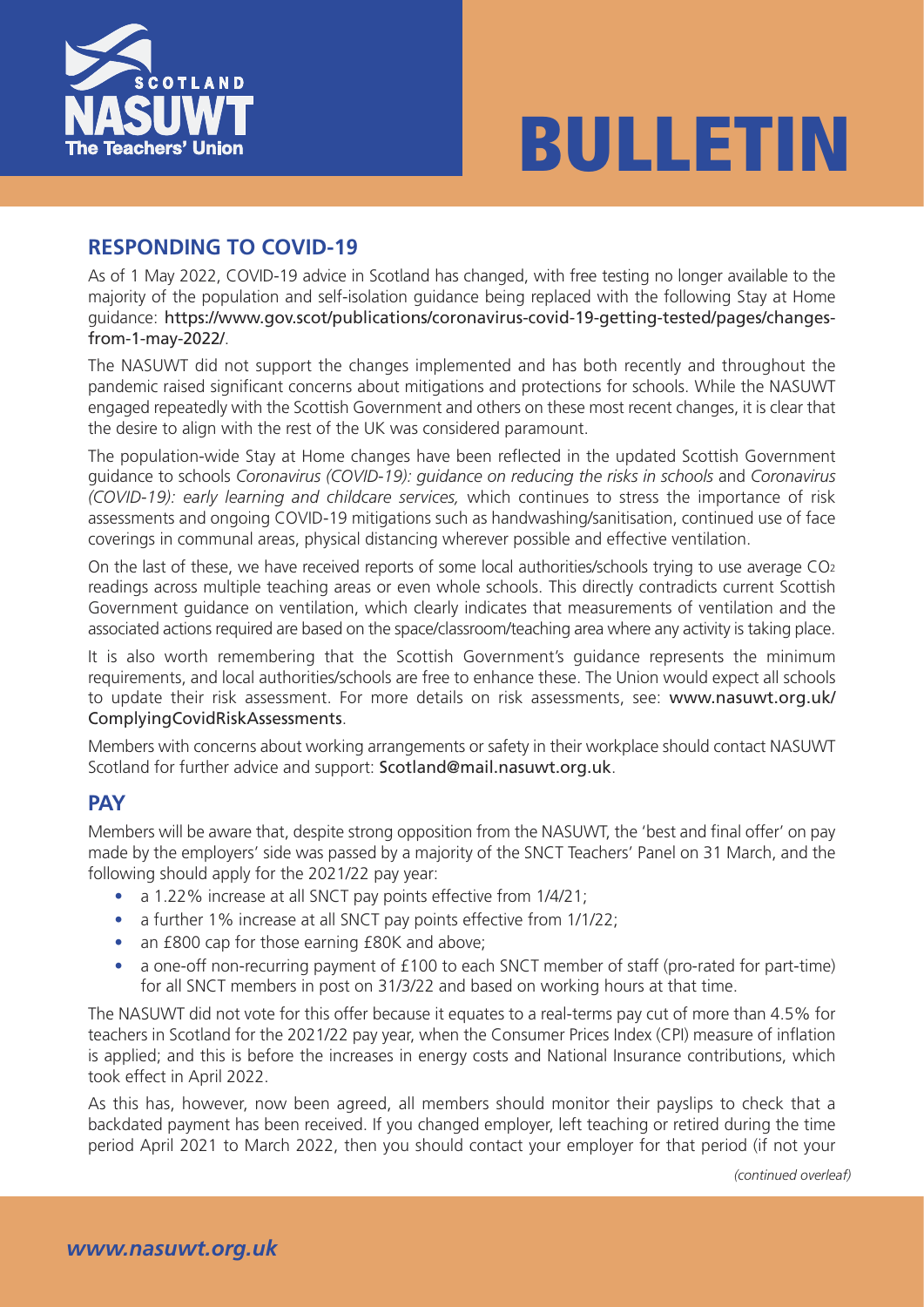current employer) to remind them that you are owed the backdated percentage uplift. If you encounter any difficulties with this, please contact Scotland@mail.nasuwt.org.uk.

As part of the NASUWT's 'A Better Deal for Teachers' campaign, the Union will be calling for a substantial above-inflation pay award to be made to teachers in Scotland for the 2022/23 pay year.

It is essential that we have a representative or contact in every workplace to support communication around the 'A Better Deal for Teachers' campaign. Do you have a school representative? If not, please get in touch with the Scotland Centre who can support arrangements for a local meeting. Keep up to date with the campaign on the website www.nasuwt.org.uk/BetterDealForScotlandTeachers and via social media @NASUWT\_Scotland and facebook.com/nasuwtscotland.

# **SNCT**

On 19 April, a new SNC[T Circular 22/89 came into effect which covers 'COVID-19](https://www.nasuwt.org.uk/news/campaigns/better-deal-for-scotlands-teachers.html) Related Absences': [https://www.snct.org.](https://twitter.com/NASUWT_Scotland?ref_src=twsrc%5Egoogle%7Ctwcamp%5Eserp%7Ctwgr%5Eauthor)uk/l[ibrary/2981/SNCT22-89.pdf](https://www.facebook.com/NASUWTScotland/). The temporary changes to the SNCT Handbook are now amended as follows:

6.36.1 Absence from work caused by COVID-19 will be treated as paid special leave for the duration that the person is unable to work, or 10 days, whichever is shorter.

[6.36.2 If an employee is asked to self-isolate throug](https://www.snct.org.uk/library/2981/SNCT22-89.pdf)h Test and Protect, medical advice, by the employer or similar arrangements and can work at home, they should do so and be paid normally. If they are unable to work, they should be paid normally for the period they are required to isolate under the provisions in paragraph 6.34 of the SNCT Handbook (Infectious Diseases).

The absences under 6.36.1 above should not be counted within absence management procedures locally. These temporary arrangements will be reviewed in June 2022.

## **WORKING TIME AGREEMENTS**

Advice developed for a recent Working Time Agreement (WTA) training session has now been uploaded to the website and, given the time of year, any member who is involved in WTA negotiations is encouraged to view this here: www.nasuwt.org.uk/WorkingTimeScotland.

## **NATIONAL QUALIFICATIONS**

The SQA confirmed on 28 April 2022 that, in order to recognise the ongoing disruption to learning and teaching caused [by COVID-19, it has decided 'to keep the current](https://www.nasuwt.org.uk/advice/conditions-of-service/teachers-working-hours/working-time-agreement-scotland.html) types of modifications to assessment in full for session 2022-23'. In other words, all courses, from National 3 up to and including Advanced Higher, continue with the same coursework and assessment requirements as this year.

You can view a summary of the modifications to assessment for session 2021-22 on the SQA website. The SQA has committed to update this information by the end of May for session 2022-23: https://www.sqa.org.uk/sqa/98682.html?utm\_source=marketo&utm\_medium=email&utm\_campai gn=2022.04.28-AssessmentOfNQ&HNVQIn2022-23-ES-AM&utm\_content=button&mkt\_tok=NTA 1LVlCSC0zMDAAAAGEDrRdRXYltgBSBw6bP8Y0Qm5IDkQFEpX3xXcN\_Wzlgs3lYLUBAl5izmYXlH-[QX05b9wzXR8f4GD-Qn7iRBYf6bKQp0ppGqKdz3toBZN7f](https://www.sqa.org.uk/sqa/98682.html?utm_source=marketo&utm_medium=email&utm_campaign=2022.04.28-AssessmentOfNQ&HNVQIn2022-23-ES-AM&utm_content=button&mkt_tok=NTA%201LVlCSC0zMDAAAAGEDrRdRXYltgBSBw6bP8Y0Qm5IDkQFEpX3xXcN_Wzlgs3lYLUBAl5izmYXlH-QX05b9wzXR8f4GD-Qn7iRBYf6bKQp0ppGqKdz3toBZN7f).

## **[MOVING JOBS DURING THE ACADEMIC SESSION](https://www.sqa.org.uk/sqa/98682.html?utm_source=marketo&utm_medium=email&utm_campaign=2022.04.28-AssessmentOfNQ&HNVQIn2022-23-ES-AM&utm_content=button&mkt_tok=NTA%201LVlCSC0zMDAAAAGEDrRdRXYltgBSBw6bP8Y0Qm5IDkQFEpX3xXcN_Wzlgs3lYLUBAl5izmYXlH-QX05b9wzXR8f4GD-Qn7iRBYf6bKQp0ppGqKdz3toBZN7f)**

[It is important to be aware that if you change jobs part way through the session, there could be an impact](https://www.sqa.org.uk/sqa/98682.html?utm_source=marketo&utm_medium=email&utm_campaign=2022.04.28-AssessmentOfNQ&HNVQIn2022-23-ES-AM&utm_content=button&mkt_tok=NTA%201LVlCSC0zMDAAAAGEDrRdRXYltgBSBw6bP8Y0Qm5IDkQFEpX3xXcN_Wzlgs3lYLUBAl5izmYXlH-QX05b9wzXR8f4GD-Qn7iRBYf6bKQp0ppGqKdz3toBZN7f) [on your salary. If you are undertaking a new role on a different](https://www.sqa.org.uk/sqa/98682.html?utm_source=marketo&utm_medium=email&utm_campaign=2022.04.28-AssessmentOfNQ&HNVQIn2022-23-ES-AM&utm_content=button&mkt_tok=NTA%201LVlCSC0zMDAAAAGEDrRdRXYltgBSBw6bP8Y0Qm5IDkQFEpX3xXcN_Wzlgs3lYLUBAl5izmYXlH-QX05b9wzXR8f4GD-Qn7iRBYf6bKQp0ppGqKdz3toBZN7f) salary in the same local authority or you move to a different employer part way through the session, calculations will be undertaken and applied to you as 'leaver' of one role and 'new starter' in the other.

This is all covered in the following SNCT provision: NATIONAL PAY AND LEAVE SPECIFICATION – https://www.snct.org.uk/wiki/index.php?title=Appendix\_2.19.